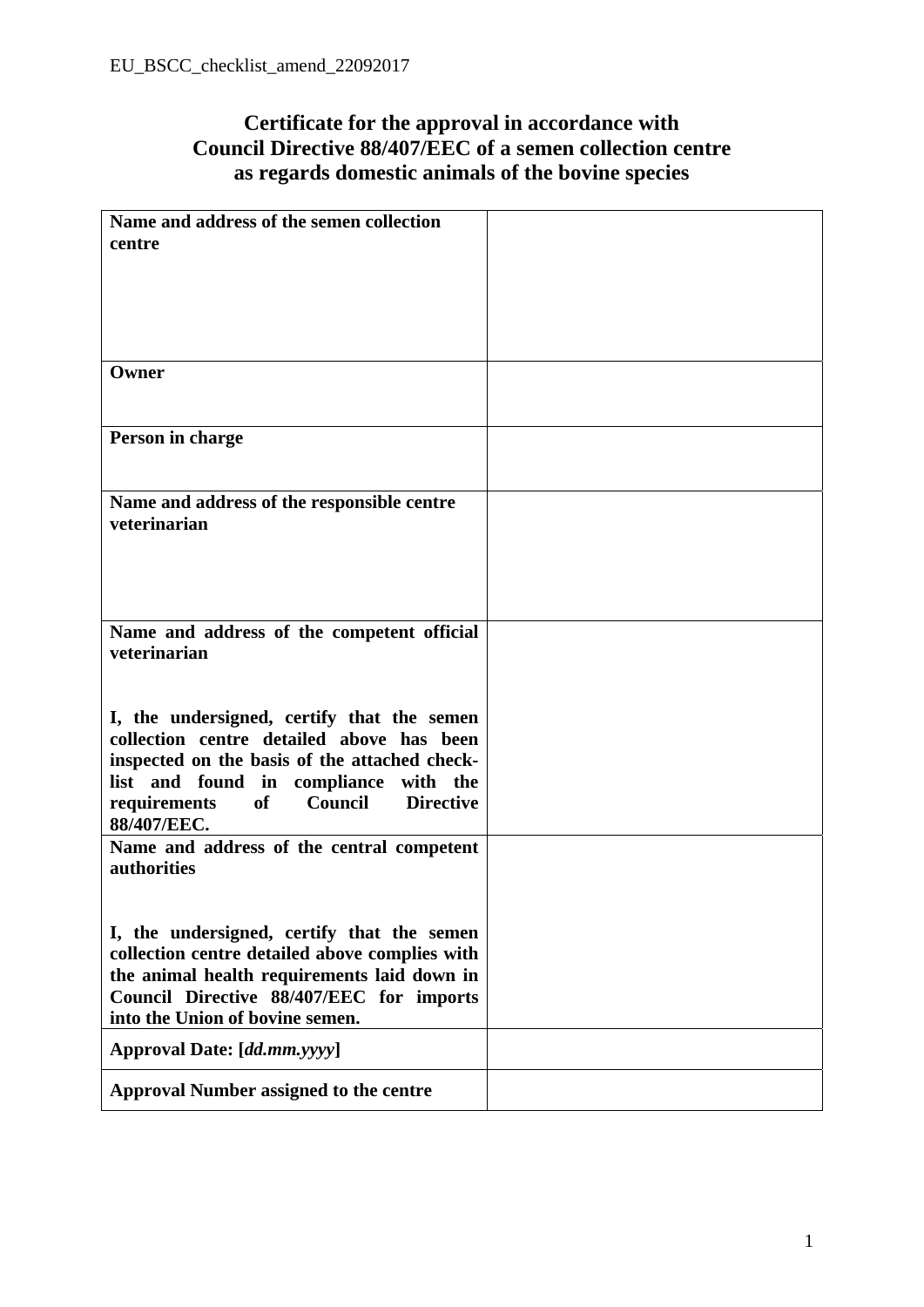| Questionnaire for the approval of bovine semen collection centres |                                                                                |                                                                                                                                                                                           |           |
|-------------------------------------------------------------------|--------------------------------------------------------------------------------|-------------------------------------------------------------------------------------------------------------------------------------------------------------------------------------------|-----------|
| <b>Number</b>                                                     | <b>Reference</b>                                                               | <b>Question</b>                                                                                                                                                                           | $Y = Yes$ |
|                                                                   |                                                                                |                                                                                                                                                                                           | $N = No$  |
|                                                                   | 1. General criteria                                                            |                                                                                                                                                                                           |           |
| 1.1.                                                              | 88/407/EEC Council Directive<br>Article 8 Paragraph 1                          | Is the country listed in Annex I to Commission<br>Implementing Decision 2011/630/EU                                                                                                       |           |
| 1.2.                                                              | 88/407/EEC Council Directive<br>Article 15 (equivalent measures)               | Are the checks at origin carried out equivalent to the<br>requirements laid down in Article 3 of Directive<br>90/425/EEC                                                                  |           |
| 1.3.                                                              | 88/407/EEC Council Directive<br>Article 15                                     | Are the rules on disease notification established in<br>Directives 90/425/EEC applied                                                                                                     |           |
| 1.4.                                                              | 88/407/EEC Council Directive<br>Article 11                                     | Is a model animal health certificate available for imports<br>into the EU of bovine semen from the country of<br>dispatch<br>(Commission<br>Implementing<br>Decision<br>2011/630/EU)      |           |
| 1.5.                                                              | 88/407/EEC Council Directive<br>Article 12                                     | Are arrangements in place to pre-notify the arrival of a<br>consignment at an approved border inspection post for<br>the checks required in accordance with Council<br>Directive 97/78/EC |           |
| 1.6.                                                              | 88/407/EEC Council Directive<br><b>Annex A Chapter II</b><br>Paragraph 1 (f) i | Is the centre approved for dual purposes (national<br>and EU-approved)                                                                                                                    |           |
|                                                                   |                                                                                | 2. Technical conditions to be applied for semen collection centres                                                                                                                        |           |
| 2.1.                                                              | 88/407/EEC Council Directive<br>Annex A Chapter I<br>Paragraph 1 (a)           | Is the centre placed under the permanent supervision of<br>a centre veterinarian                                                                                                          |           |
|                                                                   |                                                                                | Has the centre animal housing, including isolation<br>facilities                                                                                                                          |           |
|                                                                   | 88/407/EEC Council Directive<br><b>Annex A Chapter I</b><br>Paragraph 1 (b) i  | Are the bulls in production period kept permanently<br>indoors                                                                                                                            |           |
| 2.2.                                                              |                                                                                | Are the bulls in production period kept permanently<br>indoors with a supervised access to the outside<br>facilities                                                                      |           |
|                                                                   |                                                                                | Are the bulls in production period kept permanently<br>outdoors                                                                                                                           |           |
| 2.3.                                                              | 88/407/EEC Council Directive<br>Annex A Chapter I<br>Paragraph 1 (f)           | Has the centre animal accommodation which is<br>physically separated from the processing and storing<br>facilities                                                                        |           |
| 2.4.                                                              | 88/407/EEC Council Directive<br>Annex A Chapter I<br>Paragraph 1 (e)           | Has the centre isolation facilities which have no direct<br>communication with the normal animal accommodation                                                                            |           |
| 2.5.                                                              | 88/407/EEC Council Directive<br>Annex A Chapter I<br>Paragraph 1 (b) ii        | Has the centre semen collection facilities including a<br>separate room for the cleaning, disinfection and<br>sterilisation equipment                                                     |           |
| 2.6.                                                              | 88/407/EEC Council Directive<br>Annex A Chapter I<br>Paragraph 1 (b) iv        | Has the centre a semen storage room                                                                                                                                                       |           |
| 2.7.                                                              | 88/407/EEC Council Directive<br>Annex A Chapter I<br>Paragraph 1 (c)           | Is the centre so constructed that contact with livestock<br>outside is prevented                                                                                                          |           |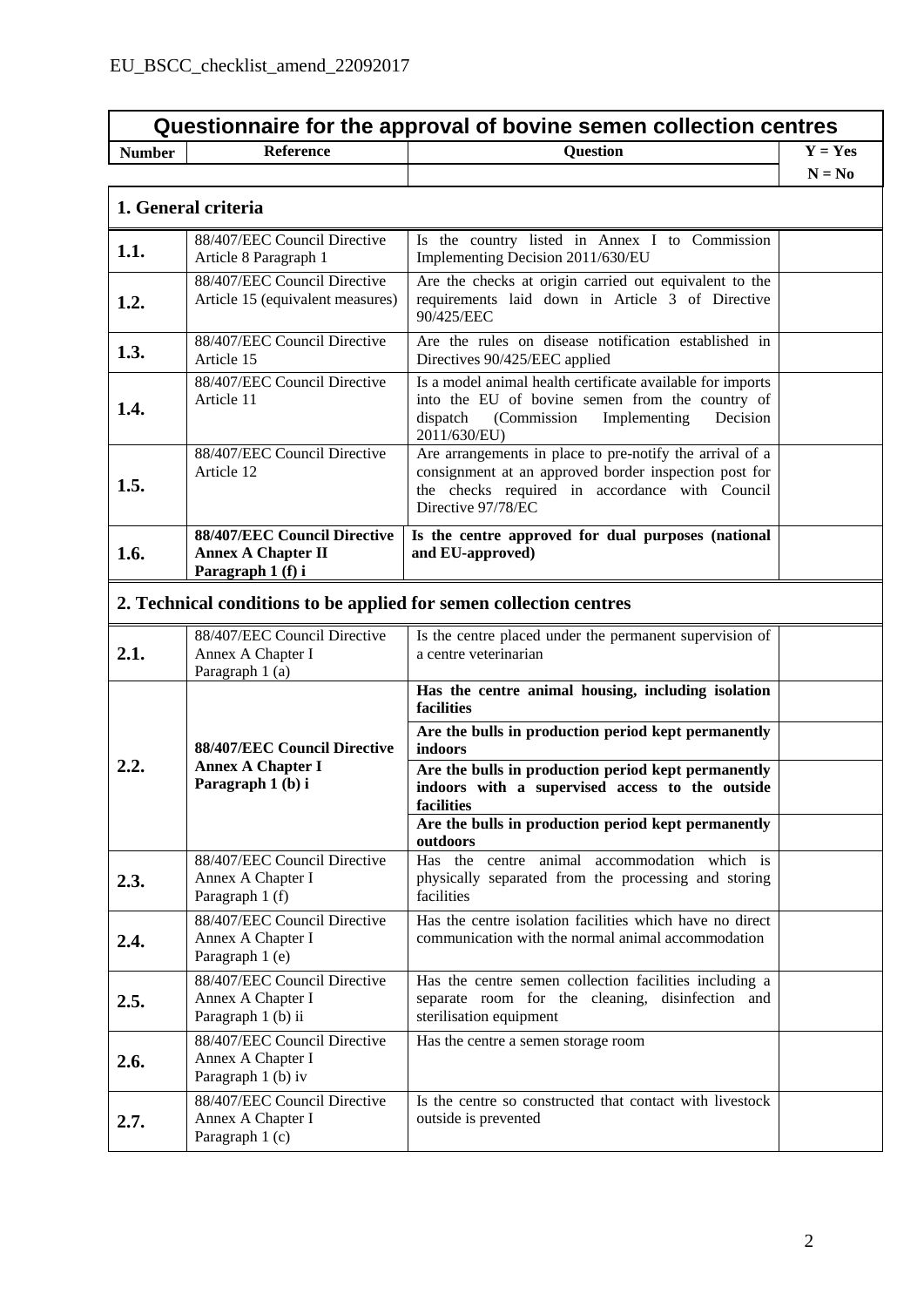| Questionnaire for the approval of bovine semen collection centres |                                                                                                                                                                                                                                                                                                                                                    |                                                                                                                                                                                                               |           |
|-------------------------------------------------------------------|----------------------------------------------------------------------------------------------------------------------------------------------------------------------------------------------------------------------------------------------------------------------------------------------------------------------------------------------------|---------------------------------------------------------------------------------------------------------------------------------------------------------------------------------------------------------------|-----------|
| <b>Number</b>                                                     | <b>Reference</b>                                                                                                                                                                                                                                                                                                                                   | <b>Question</b>                                                                                                                                                                                               | $Y = Yes$ |
|                                                                   |                                                                                                                                                                                                                                                                                                                                                    |                                                                                                                                                                                                               | $N = No$  |
| 2.8.                                                              | 88/407/EEC Council Directive<br>Annex A Chapter I<br>Paragraph 1 (d)                                                                                                                                                                                                                                                                               | Is the entire centre (animal housing, semen collecting,<br>processing and storage facilities) readily cleaned and<br>disinfected                                                                              |           |
| 2.9.                                                              | If the centre is dually approved for the collection of the semen complying with EU<br>requirements and for the collection of semen complying with the national rules, the<br>scheme/lay-out should be added to indicate the system for separation of donor animals<br>fulfilling the EU requirements from the donor animals of other health status |                                                                                                                                                                                                               |           |
|                                                                   | 3. Health conditions to be applied for semen collection centre                                                                                                                                                                                                                                                                                     |                                                                                                                                                                                                               |           |
| 3.1.                                                              | 88/407/EEC Council Directive<br>Annex A Chapter II<br>Paragraph 1 (a)                                                                                                                                                                                                                                                                              | Are only animals of the species whose semen is to be<br>collected kept on the centre                                                                                                                          |           |
| 3.2.                                                              | 88/407/EEC Council Directive<br>Annex A Chapter II<br>Paragraph 1 (b)                                                                                                                                                                                                                                                                              | Are records kept on the centre which show the breed,<br>date of birth and identification of each animal present in<br>the centre, all checks for diseases and all vaccinations<br>carried out for each animal |           |
| 3.3.                                                              | 88/407/EEC Council Directive<br>Annex A Chapter II<br>Paragraph 1 (c)                                                                                                                                                                                                                                                                              | Is the centre inspected at least twice a year by an official<br>veterinarian                                                                                                                                  |           |
| 3.4.1                                                             | 88/407/EEC Council Directive<br>Annex A Chapter II<br>Paragraph 1 (d)                                                                                                                                                                                                                                                                              | Is banned the entry of unauthorised persons                                                                                                                                                                   |           |
| 3.4.2                                                             | 88/407/EEC Council Directive<br>Annex A Chapter II<br>Paragraph 1 (d)                                                                                                                                                                                                                                                                              | Is the movement of persons registered                                                                                                                                                                         |           |
| 3.5.                                                              | 88/407/EEC Council Directive<br>Annex A Chapter II<br>Paragraph 1 (e)                                                                                                                                                                                                                                                                              | Has the staff received suitable training on disinfection<br>and hygiene techniques to prevent the spread of diseases                                                                                          |           |
| 3.6.                                                              | 88/407/EEC Council Directive<br><b>Annex A Chapter II</b><br>Paragraph 1 (f) i                                                                                                                                                                                                                                                                     | Has all the semen in the processing facility<br>(laboratory) been collected from donor bulls tested to<br>the same health status                                                                              |           |
| 3.7.                                                              | 88/407/EEC Council Directive<br>Annex A Chapter II<br>Paragraph 1 (f) ii                                                                                                                                                                                                                                                                           | Is semen collection, processing, storage carried out in<br>premises set aside for these purposes                                                                                                              |           |
| 3.8.1.                                                            | 88/407/EEC Council Directive<br>Annex A Chapter II<br>Paragraph 1 (f) iii                                                                                                                                                                                                                                                                          | Are all utensils coming into contact with the semen or<br>the donor animal during collection and processing<br>properly disinfected or sterilised prior to use                                                |           |
| 3.8.2.                                                            | 88/407/EEC Council Directive<br>Annex A Chapter II<br>Paragraph 1 (f) iii                                                                                                                                                                                                                                                                          | If no, are only single-use utensils used which are<br>discarded after use                                                                                                                                     |           |
| 3.9.                                                              | 88/407/EEC Council Directive<br>Annex A Chapter II<br>Paragraph 1 (f) iv                                                                                                                                                                                                                                                                           | Do products of animal origin used in the processing of<br>the semen including a diluent or additives present<br>animal health risk to either the animals kept in the centre<br>or other livestock or poultry  |           |
| 3.10.                                                             | 88/407/EEC Council Directive<br>Annex A Chapter II<br>Paragraph 1 (f) iv                                                                                                                                                                                                                                                                           | Have products of animal origin used in the processing of<br>the semen including a diluent or additives undergone<br>prior use treatment to preclude animal health risk                                        |           |
| 3.11.                                                             | 88/407/EEC Council Directive<br>Annex $C(2)$                                                                                                                                                                                                                                                                                                       | Are antibiotics added to the diluent or semen                                                                                                                                                                 |           |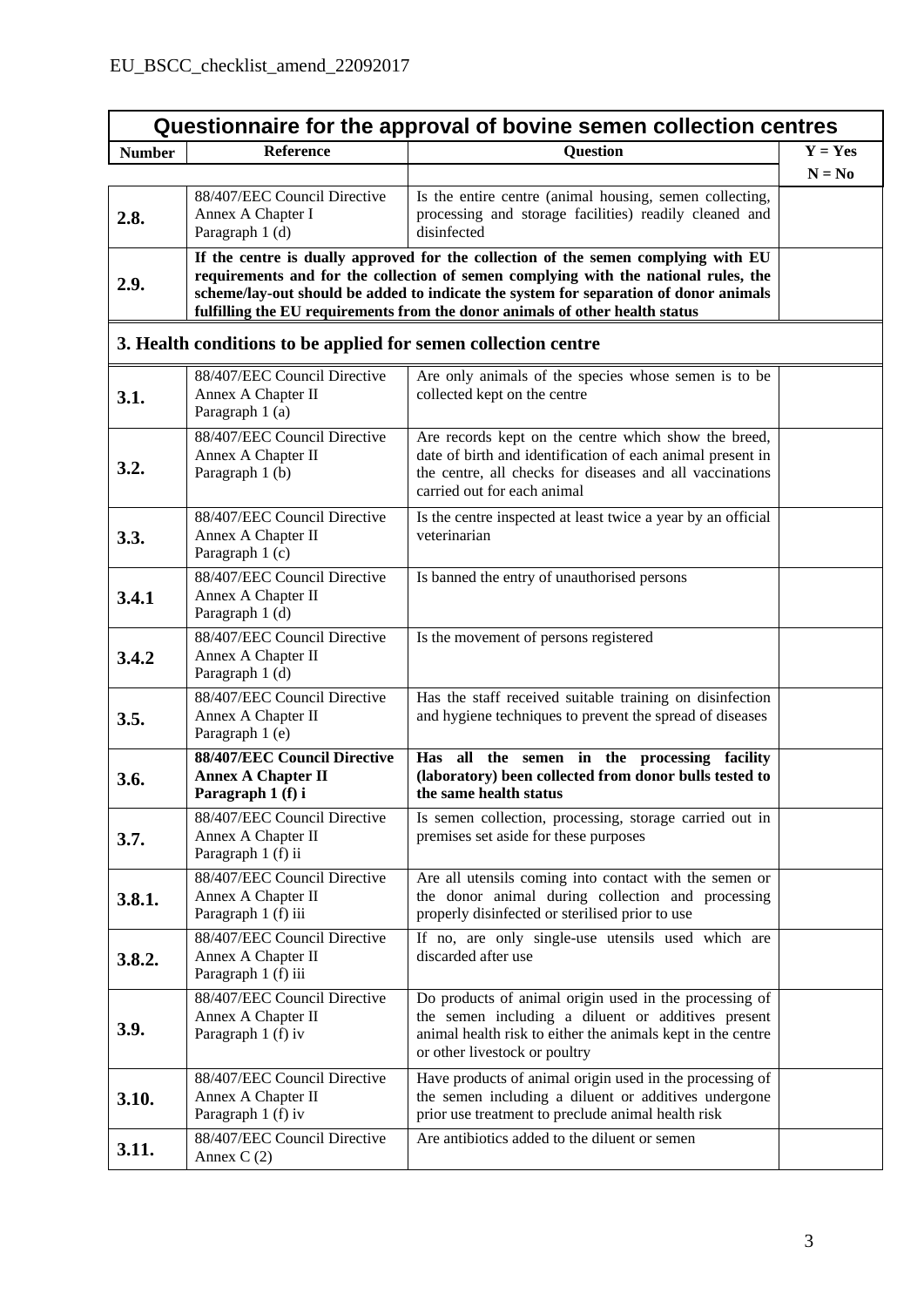| Questionnaire for the approval of bovine semen collection centres |                                                                           |                                                                                                                                                                             |           |
|-------------------------------------------------------------------|---------------------------------------------------------------------------|-----------------------------------------------------------------------------------------------------------------------------------------------------------------------------|-----------|
| <b>Number</b>                                                     | <b>Reference</b>                                                          | <b>Question</b>                                                                                                                                                             | $Y = Yes$ |
|                                                                   |                                                                           |                                                                                                                                                                             | $N = No$  |
| 3.12.                                                             | 88/407/EEC Council Directive<br>Annex A Chapter II<br>Paragraph 1 (f) vi  | Had cryogenic agents been used previously for other<br>products of animal origin                                                                                            |           |
| 3.13.1                                                            | 88/407/EEC Council Directive<br>Annex A Chapter II<br>Paragraph 1 (f) v   | Are storage containers and transport containers either<br>disinfected<br>sterilised<br>before<br>properly<br><sub>or</sub><br>the<br>commencement of each filling operation |           |
| 3.13.2                                                            | 88/407/EEC Council Directive<br>Annex A Chapter II<br>Paragraph 1 (f) v   | If no, are only single-use containers used that are<br>discarded after use                                                                                                  |           |
| 3.14.                                                             | 88/407/EEC Council Directive<br>Annex A Chapter II<br>Paragraph 1 (f) vii | Is each individual dose of semen clearly marked<br>showing data as follows:                                                                                                 |           |
| 3.15.1.                                                           |                                                                           | date of collection                                                                                                                                                          |           |
| 3.15.2                                                            |                                                                           | the breed                                                                                                                                                                   |           |
| 3.15.3                                                            |                                                                           | the identity of the donor animal                                                                                                                                            |           |
| 3.15.4                                                            |                                                                           | the approval number of the semen collection centre                                                                                                                          |           |
| 3.16.1                                                            | 88/407/EEC Council Directive<br>Annex C $(3)$ a                           | Is frozen semen stored in approved conditions for a<br>minimum 30 days period prior to dispatch                                                                             |           |
| 3.16.2                                                            | 88/407/EEC Council Directive<br>Annex $C(3)$ b                            | Are containers for the transport of semen to the country<br>of destination properly disinfected or sterilised before<br>use                                                 |           |

## **4. Health conditions to be applied to bulls in the semen collection centre**

| 4.1.   |                                                               | Number of bulls in the centre:                                                                                                                                                                                                                                                                                                                                                    |  |
|--------|---------------------------------------------------------------|-----------------------------------------------------------------------------------------------------------------------------------------------------------------------------------------------------------------------------------------------------------------------------------------------------------------------------------------------------------------------------------|--|
| 4.2.1. | 88/407/EEC Council Directive<br>Annex B Chapter I Paragraph 4 | Did they show any clinical sign of disease on the day of<br>admission                                                                                                                                                                                                                                                                                                             |  |
| 4.2.2. | 88/407/EEC Council Directive<br>Annex C Paragraph 1 (a)       | Did they show any clinical sign of disease on the day the<br>semen is collected                                                                                                                                                                                                                                                                                                   |  |
| 4.2.3. | 88/407/EEC Council Directive<br>Annex C Paragraph 1 (a)       | Is health status of bulls examined and registered on the<br>day of semen collection                                                                                                                                                                                                                                                                                               |  |
| 4.3.1. | 88/407/EEC Council Directive<br>Annex C Paragraph 1 (b) i     | Have the bulls not been vaccinated against foot-and-<br>mouth disease (FMD) during the 12 months prior to<br>collection                                                                                                                                                                                                                                                           |  |
| 4.3.2. | 88/407/EEC Council Directive<br>Annex C Paragraph 1 (b) ii    | If no, has the semen (5% of each collection) been<br>subjected with negative results to a virus isolation test<br>for FMD                                                                                                                                                                                                                                                         |  |
| 4.3.3. | 88/407/EEC Council Directive<br>Annex C Paragraph 1 (c)       | Have the bulls not been vaccinated against FMD within<br>30 days immediately prior to collection                                                                                                                                                                                                                                                                                  |  |
| 4.4.   | 88/407/EEC Council Directive<br>Annex C Paragraph 1 (e)       | Are the bulls allowed to serve naturally                                                                                                                                                                                                                                                                                                                                          |  |
| 4.5.   | 88/407/EEC Council Directive<br>Annex C Paragraph 1 (f)       | Are the bulls kept in semen collection centres which<br>have been free of FMD for at least three months prior to<br>collection of the semen and 30 days after collection or,<br>in the case of fresh semen, until the date of dispatch, and<br>which are situated in the centre of an area of 10<br>kilometres radius which there has been no case of FMD<br>for at least 30 days |  |